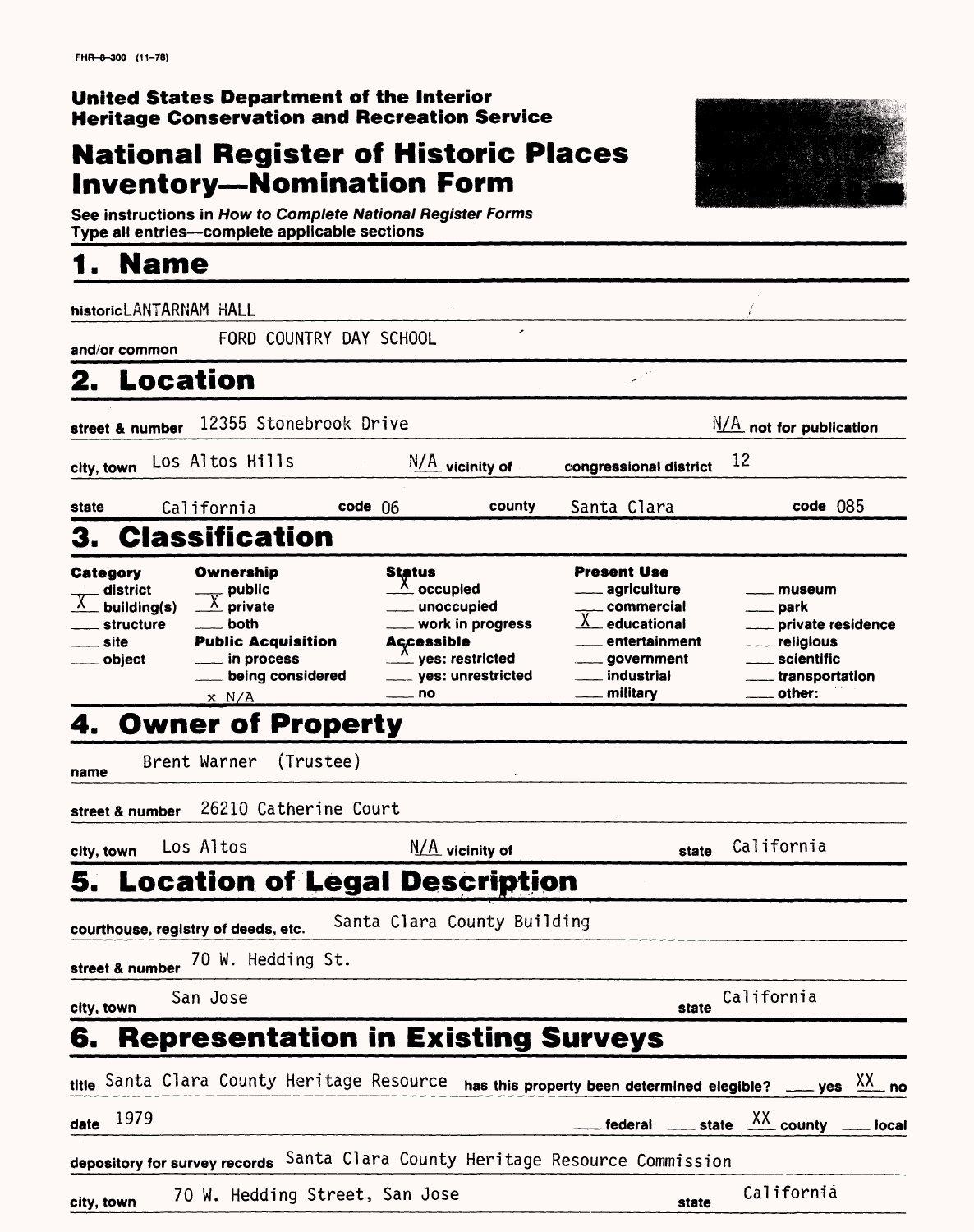## **7. Description**

| <b>Condition</b><br>$\frac{1}{2}$ excellent<br>ruins<br><u>__</u> __ fair<br>20000<br>applications after | <b>Check one</b><br>. deteriorated<br>$-\mathbf{v}\mathbf{v}$ unaltered<br>$\mathbf{r}$ altered<br>. unexposed | <b>Check one</b><br>$x$ original site<br>N/A<br>moved<br>date |  |
|----------------------------------------------------------------------------------------------------------|----------------------------------------------------------------------------------------------------------------|---------------------------------------------------------------|--|
|----------------------------------------------------------------------------------------------------------|----------------------------------------------------------------------------------------------------------------|---------------------------------------------------------------|--|

**Describe the present and original (if known) physical appearance**

Lantarnam Hall, a large Tudor Revival structure of two and a half stories, is constructed in an "L" shape with legs of approximately 150 feet. Facing east, the structure is situated on the top of a knoll. The architecture embodies Tudor, Jacobean, and Elizabethan elements in an interpretation based upon the c. 1589 Speke Hall in Lancashire, England.

Construction of the Percy Morgan estate, originally known as Lantarnam Hall and now known as the Ford County Day School, began in 1914 and was completed two years later. The original estate covered 132 acres and consisted of prune orchards and gravel paths with carriages houses, stables, and eleven cottages. The Manor House is a > large, articulated, two-story "L" shaped building. The two legs extend to the north and west (approximately 154 feet and 150 feet respectively), from a central entrance hall with grand stairs. The house has approximately 11,000 square feet of floor area with 26 major rooms and spaces. The front east facade of the house is bisected to the south by a "porte cochere" (a drive-thru entry) providing an entrance to the family portion of the house. To the north, the Great Hall and the expansive, formal terrace surround the eastern and northern portions of the house.

The basic structure remains in very sound condition and the character, embellishments, and decorations remain intact, although in need of repair and conservation.

The exterior of the manor house is Tudor English and "Jacobethan" revival. It is modeled after Speke Hall, a Lancashire house built in 1589, embodying elements of Tudor, Elizabethan, and Jacobean styles. The many-gabled roof and massing are typical of all three periods. The house's half-timbered walls with plaster in-fill, strapwork, and magpie surfaces are typical of the great houses of the Tudor Midlands. Tudor arches are used at the porte cochere. Incorporated in this design are the Gothic stone tips of window arches of Greyfair's Abbey, a 12th century religous house confiscated by Henry VIII and converted into Bluecoat School which was attended by Mr. Morgan's father. The large windows divided into rectangular lights by mullions, the Gothic tracery at the window's head, and the diamond leaded glass are very Elizabethan. The chimney flue terminations and decorative wrought iron braces of these flues are Jacobean.

The public, formal east facade of Lantarnam Hall contains all of the aforementioned elements of style. At the base of the facade is a balustrade around the front terrace and entrance. This facade, coupled with the use of brick in the terrace steps, is Renaissance/Jacobean. Incorporated into the design of the balustrade are urns and stone obelisks of the 17th century, imported from the estate of Richard Brinsley Sheridan, an Irish dramatist and statesman. The foundation is concrete, following the owner's instructions that the house be designed to withstand earthquakes. The half- timbered, plastered facade has diamond strapwork and typical quatrefoil decorative banding above and below the large windows. There are three very large (story and a half) windows with diamond leaded glass and Gothic tracery

 $1$ The original 132 acre estate has been reduced to 7 acres through subdivision of the property; The nomination includes the main house and several modern non-contributing features. (tennis court, swimming pool, pool house, and carport.)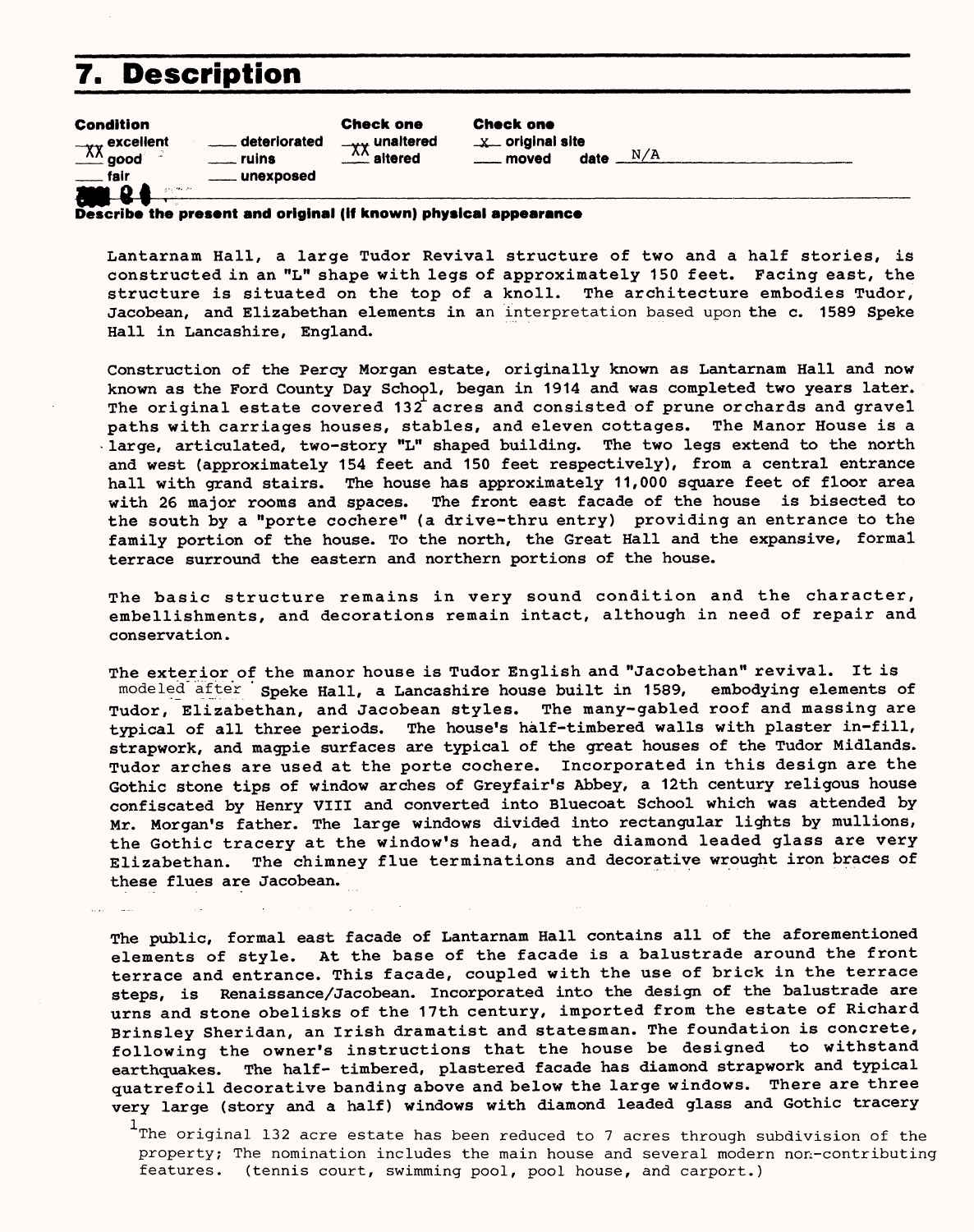## **NATIONAL REGISTER OF HISTORIC PLACES INVENTORY - NOMINATION FORM**

FOR HORS USE ONLY **RECEIVED** DATE ENTERED.

**CONTINUATION SHEET ITEM NUMBER 1** PAGE 2.

window heads, and windows into the Great Hall and master bedroom. As earlier stated, a Tudor arch at the drive-thru is central. The facade has four, large triangle roof gables with carved bargeboards (Gothic Elizabethan) and carved finials (lightning rods). The cornice is Elizabethan convex curved and banded. A large, brick chimney at the living rooms bisects the facade and ends with three Jacobean flue terminations. One other flue termination is seen on the east facade.

The south facade has two gables (the third was removed when the addition was made in the 1920's) and the strapwork is more vertical and less complex. The convex cornice is terminated at the addition. The central gable has the same large chimney as the east facade with only two flue terminations. Featured on this facade are large, central bay windows into the dining room and upstairs guest room. The west and north facade are intact except for the addition on the southwest corner of the house. This addition, designed and constructed to be almost indistinguishable from the original building, appears necessary to accommodate servants' quarters and additional kitchen space. The small one story portion, of slightly lesser quality design, is unobtrusive behind a large hedge. A 16th century fountain is on the west side of the house in a formal English garden setting.

Although the exterior of the manor house is Tudor English/Jacobethan Revival, the interior was designed to accommodate the myriad of items collected by the Morgan family. The entire house is rich in wood carvings and elaborate paneling, typical of the High Renaissance. The Great Hall (two-story) is a magnificent reconstruction and dominated by a ceiling acquired from the Venetian Palace of Marino Grimani, a Doge (Duke) of Venice in the 15th century. At the end of the Hall, a Van Amstal balcony railing from Holland (Gothic Tracery) enhances the family mezzanine gallery. The windows of this gallery were reconstructed around fragments of 12th and 16th century stained glass. Also of interest is the "Francis I" dining room in which is found much woodwork of. the time of construction, integrated with a magnificent ceiling also from the Grimani Palace. The so-called Versailles hallway/gallery at the second floor is in the tradition of the great halls of Europe, with faux marble and crystal. There are twenty major rooms in the house, many with original wall treatments and furniture. In sum, the house is a splendid collection of rooms blending detail and style into a magnificent, original creation.

Located on the site are auxiliary buildings and features that are used by the school. A small pool house, tennis court and swimming pool are located below the grade of the Manor House to the north. A car port/shed is located to the rear of the main structure. The structures are unobtrusive and do not infringe upon the integrity of the Manor House and Great Hall.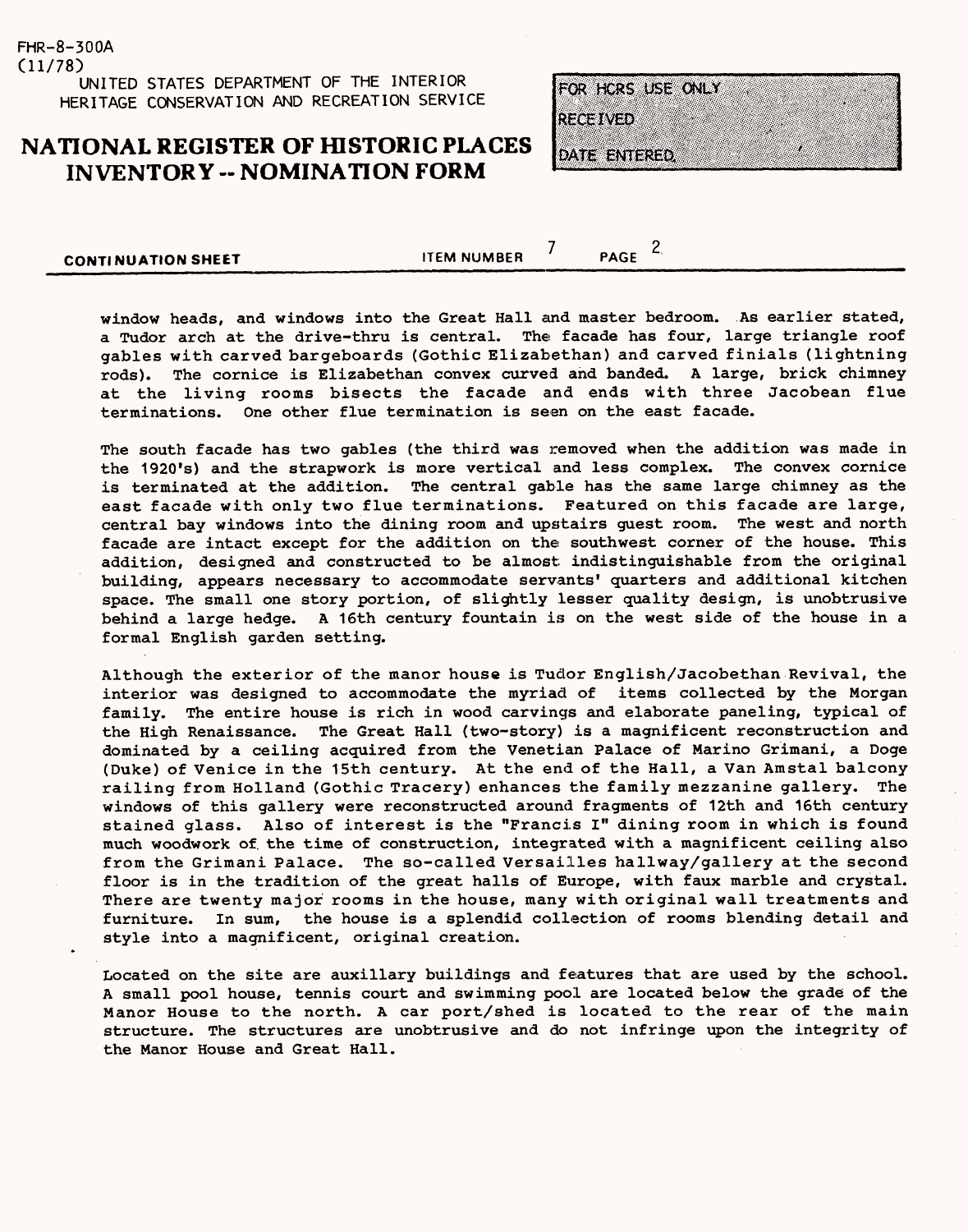## **8. Significance**

| Period<br>prehistoric<br>$- 1400 - 1499$<br>$-1500 - 1599$<br>$\frac{1600 - 1699}{1600 - 1699}$<br>$-1700 - 1799$<br>$\frac{1800-1899}{1900-}$ | Areas of Significance-Check and justify below<br>archeology-prehistoric _____ community planning<br>archeology-historic<br>$\frac{1}{XX}$ agriculture<br>$\equiv$ art<br>_____ commerce<br>communications | _____ conservation<br>$\equiv$ economics<br>education<br>engineering<br>exploration/settlement _____ philosophy<br>___ industry<br><u>__</u> __ invention | ___ landscape architecture___ religion<br>$\equiv$ law<br>____ literature<br>____ military<br>$\equiv$ music<br>politics/government | science<br>_____ sculpture<br>$\equiv$ social/<br>humanitarian<br><u>__</u> __theater<br>transportation |
|------------------------------------------------------------------------------------------------------------------------------------------------|-----------------------------------------------------------------------------------------------------------------------------------------------------------------------------------------------------------|-----------------------------------------------------------------------------------------------------------------------------------------------------------|-------------------------------------------------------------------------------------------------------------------------------------|---------------------------------------------------------------------------------------------------------|
|                                                                                                                                                |                                                                                                                                                                                                           | _ _ _ _ _ _ _ _ _                                                                                                                                         |                                                                                                                                     |                                                                                                         |

**Specific data\* 1916 Builder/Architect** John H. Powers

#### **Statement of Significance (in one paragraph)**

Lantarnam Hall is significant as one of the best examples of Jacobean/Tudor revival architecture on the San Francisco Peninsula. Modeled after an existing English landmark. Soeke Hall (1589), this summer residence is in the "grand mansion" scale exhibiting an excellence of proportions and workmanship and the integration of historic fragments of European architecture and fine art. Additional historical significance is derrived from the buildings direct association with its original owner Percy T. Morgan, a wellknown financial baron in the San Francisco Bay Area.

In 1916 Percy Tredger Morgan completed the construction of Lantarnam Hall. This manifested his dream of building a manor house complex inspired by Speke Hall, an English country house

constructed in Lancashire, c. 1589.(1) The grand mansion was built just below the ridgeline of his 132 acre estate in the foothills six miles south of Mountain View. Although the estate has been diminished by land sales and urbanization (including a college and a section of the interstate highway), the prominence of siting and remaining 7 acres maintain a setting of dramatic presentation that prevents recent development from impacting the visual integrity of the original location.

Designed by a relatively unknown architect, John H. Powers, Lantarnam Hall displays great architectural refinement of the Tudor revival style. This work of Powers has been judged by his profession as exemplary. Lantarnam Hall has been featured in several issues of The Architect and later California Architect and Engineer. (2) Although little was said about the architect, the building was extensively presented by photographic coverage. Currently the structure has been acclaimed by architects as one representing outstanding architectural quality in the county. The statement made by regional architects (3) attests to the professional appreciation of the excellence in architectural skill embodied in Lantarnam Hall.

Integrated into the Manor House and Great Hall are artifacts and fine art from throughout Europe. Fireplace mantels in two bedrooms are of the type popular c. 1100 in England. Later dates have been ascribed to other architectural fragments, fireplace mantels, carved wood tracery screens, and colored glass windows. The ceiling of the Great Hall is a collage of heavy frames and oil paintings depicting the fame of Venice. The ceiling was taken from the Venetian Palace of Marino Grimini, a Doge of Venice in the fifteenth century. The mezzanine of the hall is fenced by a Van Amstel balcony balustrade from Holland. So skillful were the builders of Lantarnam Hall in integrating artifacts within the modern construction, that it is difficult to identify historic building materials from those of 1916. It is possible that future research will allow a greater awareness of both the architect and craftsmen responsible for this superlative example of talent. (3)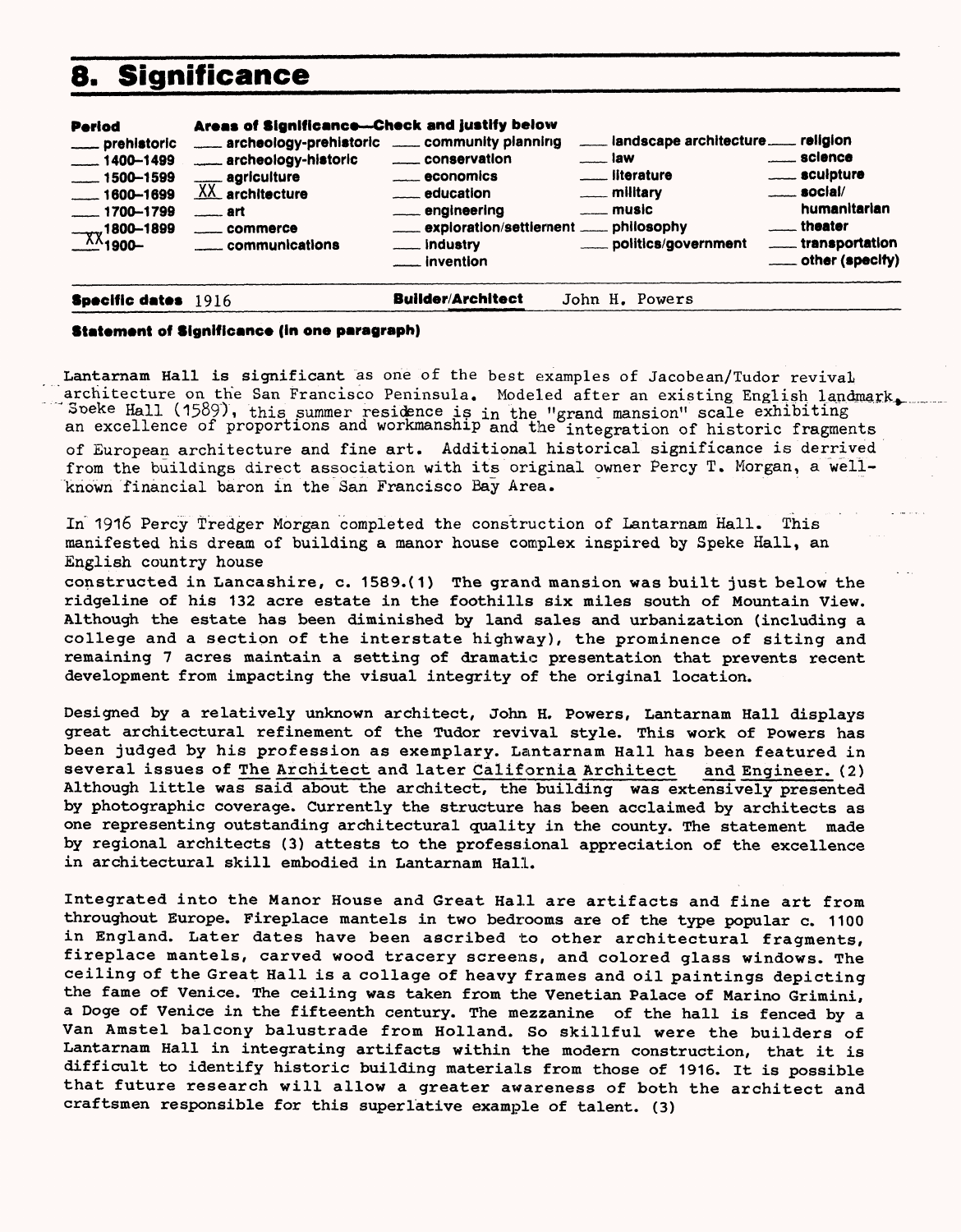# **9. Major Bibliographical References**

PLEASE SEE CONTINUATION SHEET

| Acreage of nominated property ___7_Acres                                                                                                                                                                                                                                                                                                                       |                             |                                                          |                                 |                                     |           |                  |                          |                       |
|----------------------------------------------------------------------------------------------------------------------------------------------------------------------------------------------------------------------------------------------------------------------------------------------------------------------------------------------------------------|-----------------------------|----------------------------------------------------------|---------------------------------|-------------------------------------|-----------|------------------|--------------------------|-----------------------|
| Quadrangle name Cupertino<br><b>UMT References</b>                                                                                                                                                                                                                                                                                                             |                             |                                                          |                                 |                                     |           |                  | Quadrangle scale 1:24000 |                       |
| 1 <sub>10</sub><br>Zone<br>Easting                                                                                                                                                                                                                                                                                                                             | $ 5 7 7 7$ <sub>0</sub>     | $ 0 $ , $ 1 $ , $ 3 $ , $ 4 $ , $ 0 $<br><b>Northing</b> |                                 | в                                   | Zone      | <b>Easting</b>   | <b>Northing</b>          |                       |
| C<br>Е<br>G                                                                                                                                                                                                                                                                                                                                                    |                             |                                                          | istryet ropot modocre Fit riket | $\mathbf{p}$<br>$H_{\rm eff}$ in an |           |                  |                          |                       |
| Verbal boundary description and justification Book 336, page 28, parcel 59, Santa Clara<br>Assessor's Maps. Located on the northwestern slope above El Monte Road. The seven<br>acres are in an irregular shape entered offs Stonebrook Orive which is surrounded by<br>residential parcels of one or more acres. Boundaries are shown on the attached map and |                             |                                                          |                                 |                                     |           |                  |                          |                       |
| List all states and counties for properties overlapping state or county houndaries encompass, the remnant<br>state N/A                                                                                                                                                                                                                                         |                             | n salfyrð o v <sup>yr</sup> ss <mark>code</mark> r       |                                 | $20 \frac{\text{c}}{\text{cou} }$   | N/A       |                  | code                     | the once larger site. |
| state $N/A$                                                                                                                                                                                                                                                                                                                                                    |                             | code                                                     |                                 | county                              | N/A       |                  | code                     |                       |
|                                                                                                                                                                                                                                                                                                                                                                |                             | <b>Form Prepared By</b>                                  |                                 |                                     |           |                  |                          |                       |
| name/title Bonnie L. Bamburg, Revitalization Consultant.                                                                                                                                                                                                                                                                                                       |                             |                                                          |                                 |                                     |           |                  |                          |                       |
| organization                                                                                                                                                                                                                                                                                                                                                   |                             | The Firm of Bonnie L. Bamburg                            |                                 |                                     | date      | November 5, 1985 |                          |                       |
| street & number                                                                                                                                                                                                                                                                                                                                                |                             | 247 N. Third Street, Suite 200                           |                                 |                                     | telephone |                  | $(408)$ 971-1421         |                       |
| city or town                                                                                                                                                                                                                                                                                                                                                   | San Jose                    |                                                          |                                 |                                     | state     | California       | 95112                    |                       |
| 2. State Historic Preservation Officer Certification                                                                                                                                                                                                                                                                                                           |                             |                                                          |                                 |                                     |           |                  |                          |                       |
| The evaluated significance of this property within the state is:                                                                                                                                                                                                                                                                                               |                             |                                                          |                                 |                                     |           |                  |                          |                       |
|                                                                                                                                                                                                                                                                                                                                                                | national                    | state                                                    |                                 | $\_x\_$ local                       |           |                  |                          |                       |
| As the designated State Historic Preservation Officer for the National Historic Preservation Act of 1966 (Public Law 89–<br>665), I hereby nominate this property for inclusion in the National Register and certify that it has been evaluated<br>according to the criteria and procedures set forth by the Heritage Conservation and Recreation Service.     |                             |                                                          |                                 |                                     |           |                  |                          |                       |
| State Historic Preservation Officer signature                                                                                                                                                                                                                                                                                                                  |                             |                                                          |                                 |                                     |           |                  |                          |                       |
| title State Historic Preservation Officer                                                                                                                                                                                                                                                                                                                      |                             |                                                          |                                 |                                     |           | date             | $\sqrt{8/85}$            |                       |
| For HCRS use only                                                                                                                                                                                                                                                                                                                                              |                             |                                                          |                                 |                                     |           |                  |                          |                       |
|                                                                                                                                                                                                                                                                                                                                                                | I hereby certify that this? |                                                          |                                 |                                     |           |                  |                          |                       |
|                                                                                                                                                                                                                                                                                                                                                                |                             |                                                          |                                 |                                     |           |                  |                          |                       |
| <b>Seeper of the National Red</b>                                                                                                                                                                                                                                                                                                                              |                             |                                                          |                                 |                                     |           |                  |                          |                       |
| Attest:<br>5559                                                                                                                                                                                                                                                                                                                                                |                             |                                                          |                                 |                                     |           |                  |                          |                       |

of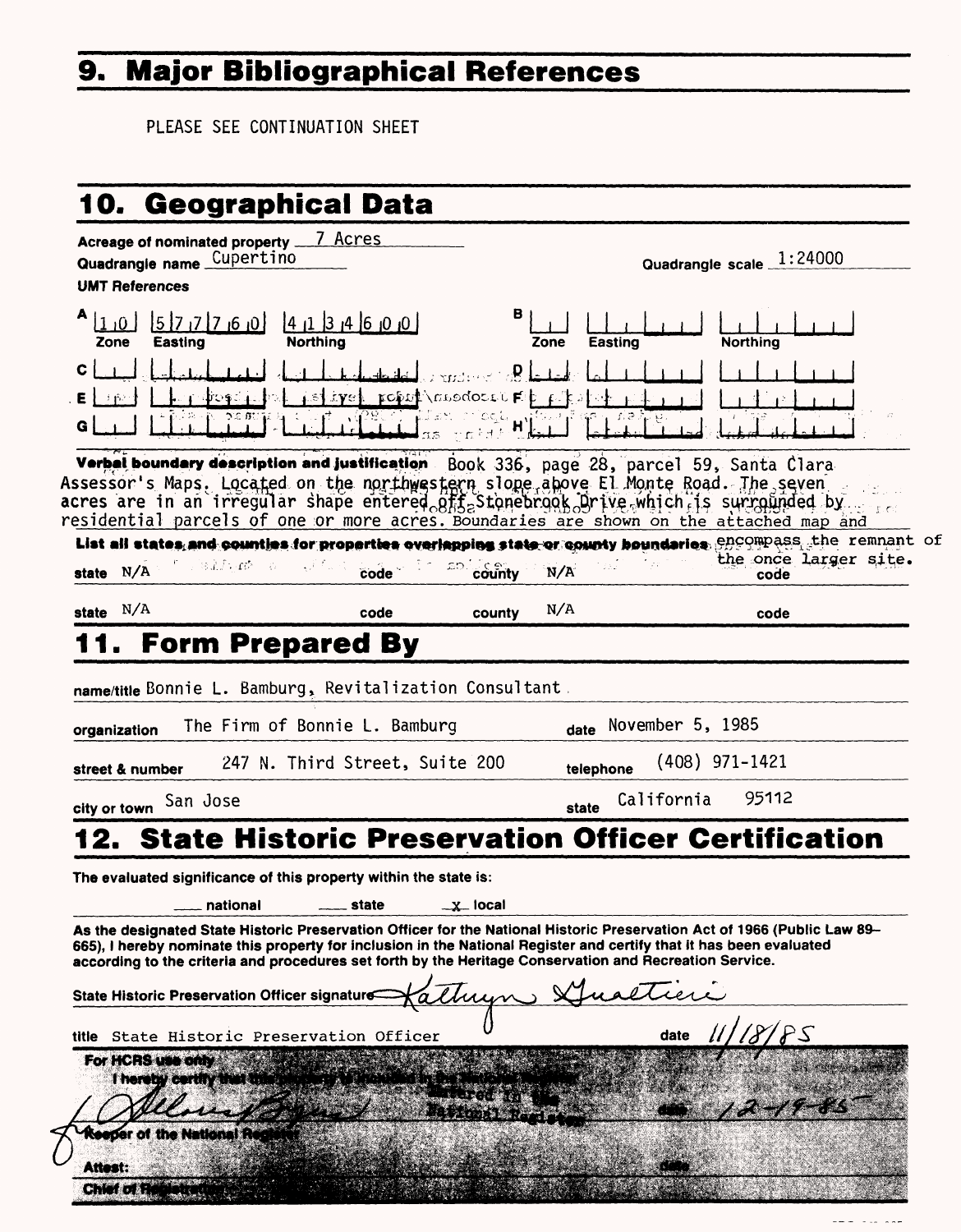FHR-8-300A (11/78) UNITED STATES DEPARTMENT OF THE INTERIOR HERITAGE CONSERVATION AND RECREATION SERVICE

### **NATIONAL REGISTER OF HISTORIC PLACES INVENTORY - NOMINATION FORM**

FOR HORS USE ONLY **RAGE (RAGE)** 

o nella nell'alb

**CONTINUATION SHEET ITEM NUMBER**  $\overline{8}$  **PAGE**<sup>2</sup> 2

Lantarnam Hall is an "L"-shaped structure composed of the Manor House and Great Hall. The two are divided by a central opening that provides a covered entrance to each element and a formal landscape plan of terraces and garden sculpture in both the east and west. The service and utility entrance was on the south side. Two important garden fountains, one on the north taken from a French fountain c. 1600 and a freestanding circular fountain from an English setting c. 1700 embellish the landscape.

Arriving in California in 1881, the 19 year old P.T. Morgan entered the mining business. Within ten years he began buying the land on which to build his dream. Financially successful, Percy T. Morgan became director of the Union Trust Company and Wells Fargo Bank, and was also a trustee of Stanford University and president of the Wine Growers' Association of California.

P. T. Morgan's father, Cosmo George Morgan, and his mother, Laura, served as resident project managers and assisted in acquiring the architectural elements to be part of the construction. Lantarnam Hall commenced in 1914. Like other San Francisco financial barons, Morgan selected, purchased, and then constructed around interior features gleaned from numerous homes, palaces, and churches of Europe. In the same manner that William Randolph Hearst sent art and interiors to San Simeon, Morgan sent them to his hilltop estate. The resulting manor house was enjoyed only five years when in 1920 financial concerns, including the \$400,000 cost of Lantarnam Hall, and world instability led to Percy Morgan's suicide. After an abandonment of nine years, the next 23 years brought owners who were colorful in their parties and associations with Hollywood movie personalities and San Francisco's prominent families.

In 1952 the property was purchased by John C. and Margaret Ford to house a prep school based upon John Carter Ford's philosophy of eclectic integration of educational subjects. The school attained a regional reputation for quality instruction and became a pre-prep school introducing several languages and "classic good manners" within the day's program. Activities established by the Fords to enhance and repair the estate became community traditions. Mayfair, a time for planting flowers with a festival spirit, has been continued each year. The Fords retired and sold the school in 1963 to Brent Warner who has recently agreed to permit the school to continue under a non-profit board of directors. A local institution with important ties to the community and the South Bay area, the Ford Country Day School is attempting to continue the operation of the school and provide for the preservation and conservation of Lantarnam Hall.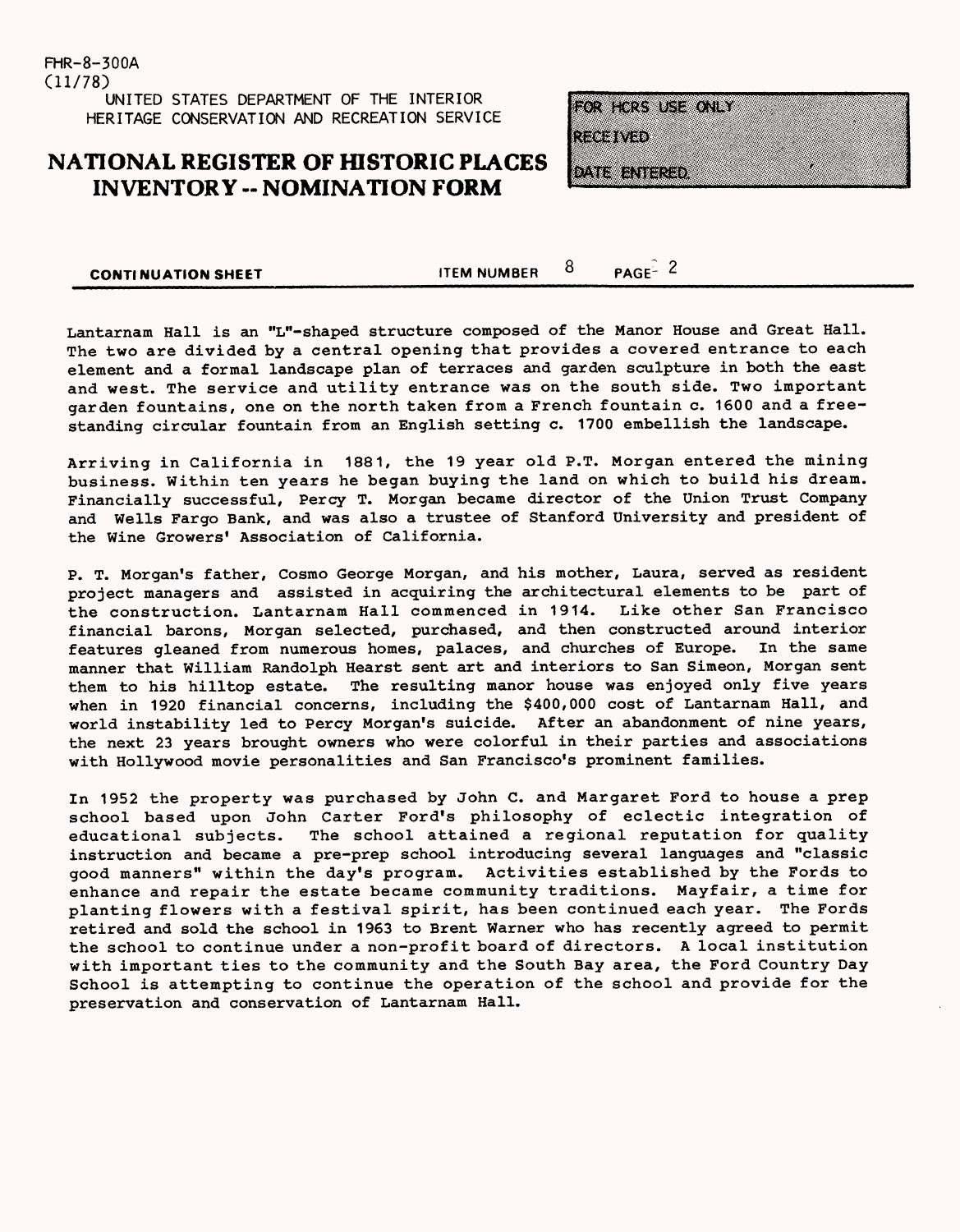FHR-8-300A (11/78) UNITED STATES DEPARTMENT OF THE INTERIOR HERITAGE CONSERVATION AND RECREATION SERVICE

### **NATIONAL REGISTER OF HISTORIC PLACES INVENTORY -- NOMINATION FORM**

FOR HORS USE ONLY

**REGIONAL** 

**Matalana** (1970)

**CONTINUATION SHEET ITEM NUMBER** 8 **PAGE** 

 $\mathbf{3}$ 

Lantarnam Hall is eligible for inclusion in the National Register of Historic Places at the local level of significance under criterion  $C(Ar$ chitecture  $A$  igh artistic Value) and B,(associations with persons of historic importance.)

- (1) Fletcher, Banister, Sir, The History of Architecture on the Comparative Method, 1963, Scribner & Sons, page 456,
- (2) Architect, August, 1918, Plates 13 16. California Architect & Engineer, May, 1920 Pages 83 - 87.
- (3) Selected 1985 San Francisco Symphony Showcase location by architects and interior design Professionals.
- (4) Research is continuing by students of San Jose State University.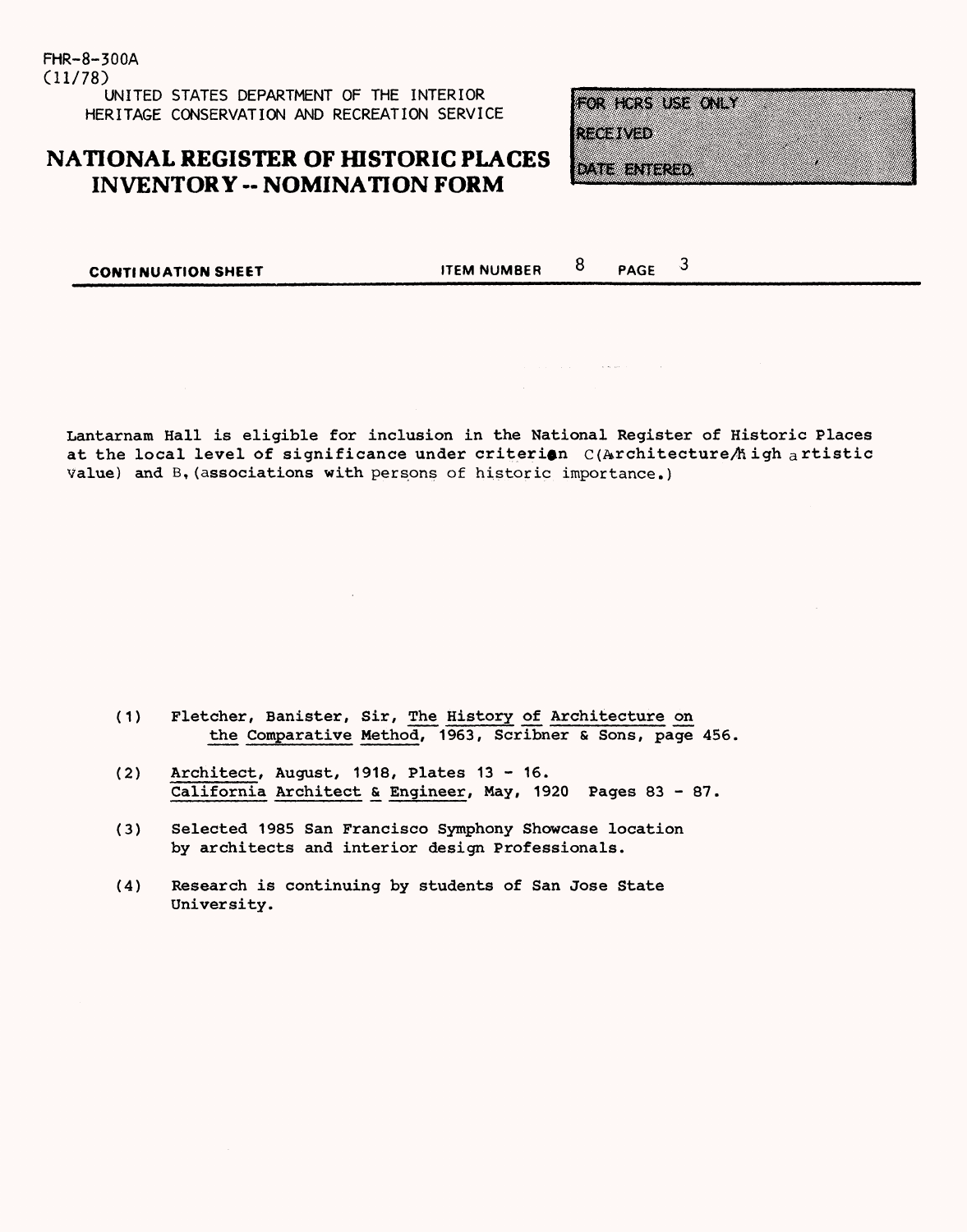LANTARNAM HALL (AKA FORD COUNTRY DAY SCHOOL) National Register, Significance

Footnote:

 $\tilde{\mathbb{L}}$ 

The acreage, originally part of the San Antonio Rancho, in 1909 was recorded as the Oneonta Hill Subdivision. The 132 acres was divided among family members and in 1929 the Manor House was sold with approximately 30 acres of hillside land. Subsequent owners reduced the acreage purchased by John Carter Ford in 1952. Residential acreage in . 1-5 acre sites was sold between 1955 and 1979.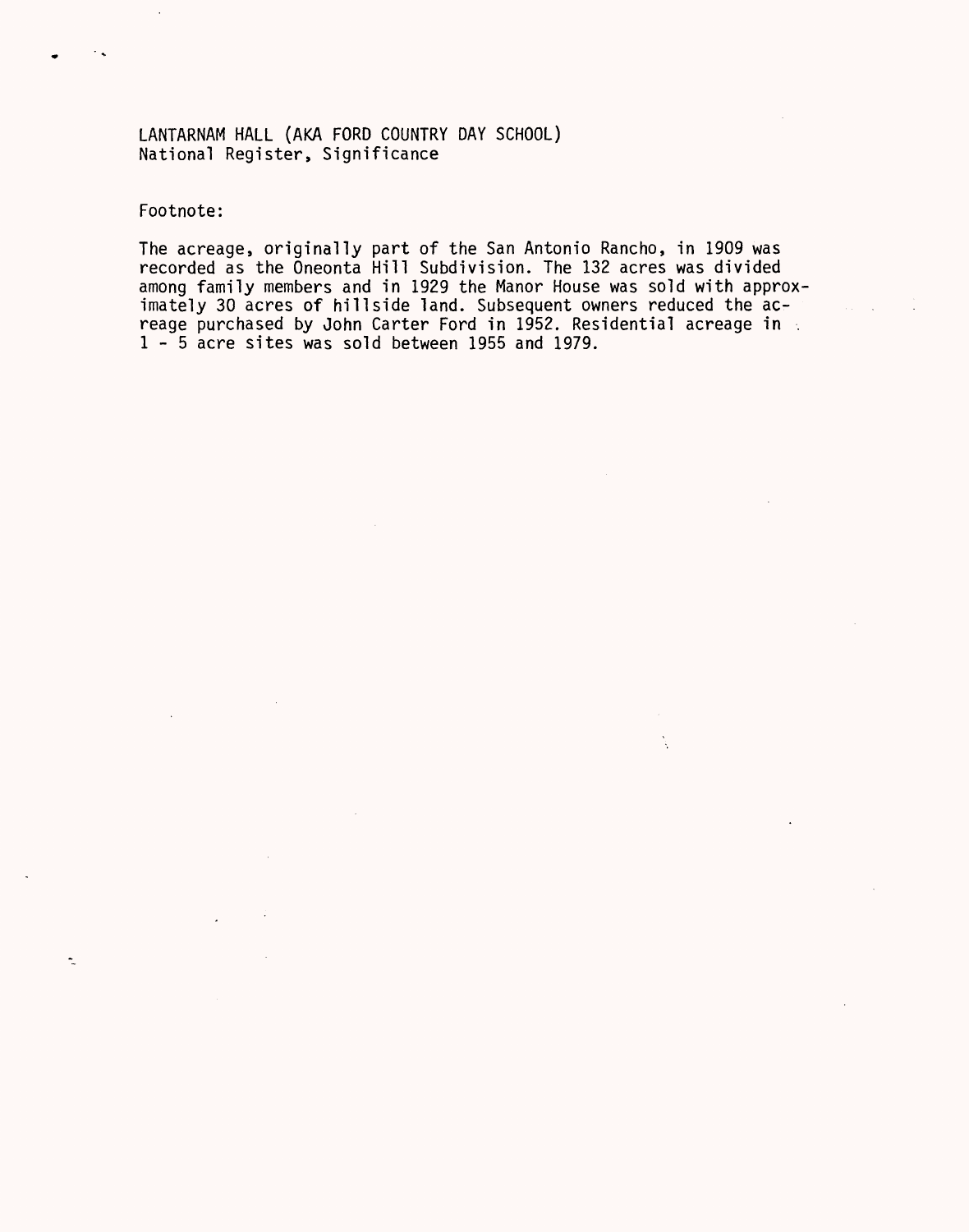FHR-8-300A (11/78) UNITED STATES DEPARTMENT OF THE INTERIOR HERITAGE CONSERVATION AND RECREATION SERVICE

### **NATIONAL REGISTER OF HISTORIC PLACES INVENTORY - NOMINATION FORM**

|  |  |  |  |  | FOR FLKS USE ONLY |
|--|--|--|--|--|-------------------|
|  |  |  |  |  |                   |
|  |  |  |  |  |                   |
|  |  |  |  |  |                   |
|  |  |  |  |  |                   |

RésiWéd

<u>Municipia</u>

| <b>CONTINUATION SHEET</b> | <b>ITEM NUMBER</b> | PAGE |  |
|---------------------------|--------------------|------|--|
|                           |                    |      |  |

#### BIBLIOGRAPHY

THE ACHITECT, August, 1918, Plates 13 - 16.

CALIFORNIA ARCHITECT AND ENGINEER, May, 1920, pages 83 - 87.

FAVA, FLORENCE M., Los Altos Hills, 1976, pages 98-100.

FLETCHER, BANISTER, SIR, The History of Architecture on the Comparative Method, 1963, Charles Scribner's Sons, pages 456,459.

PEVSNER, FLEMING, HONOUR, A Dictionary of Architecture, 1976, Overlook Press, N.Y.

SAN JOSE MERCURY HERALD, April 17, 1920, Vol. XCVIII, Num. 108, page 1.

INTERVIEWS, John Carter Ford, 1984.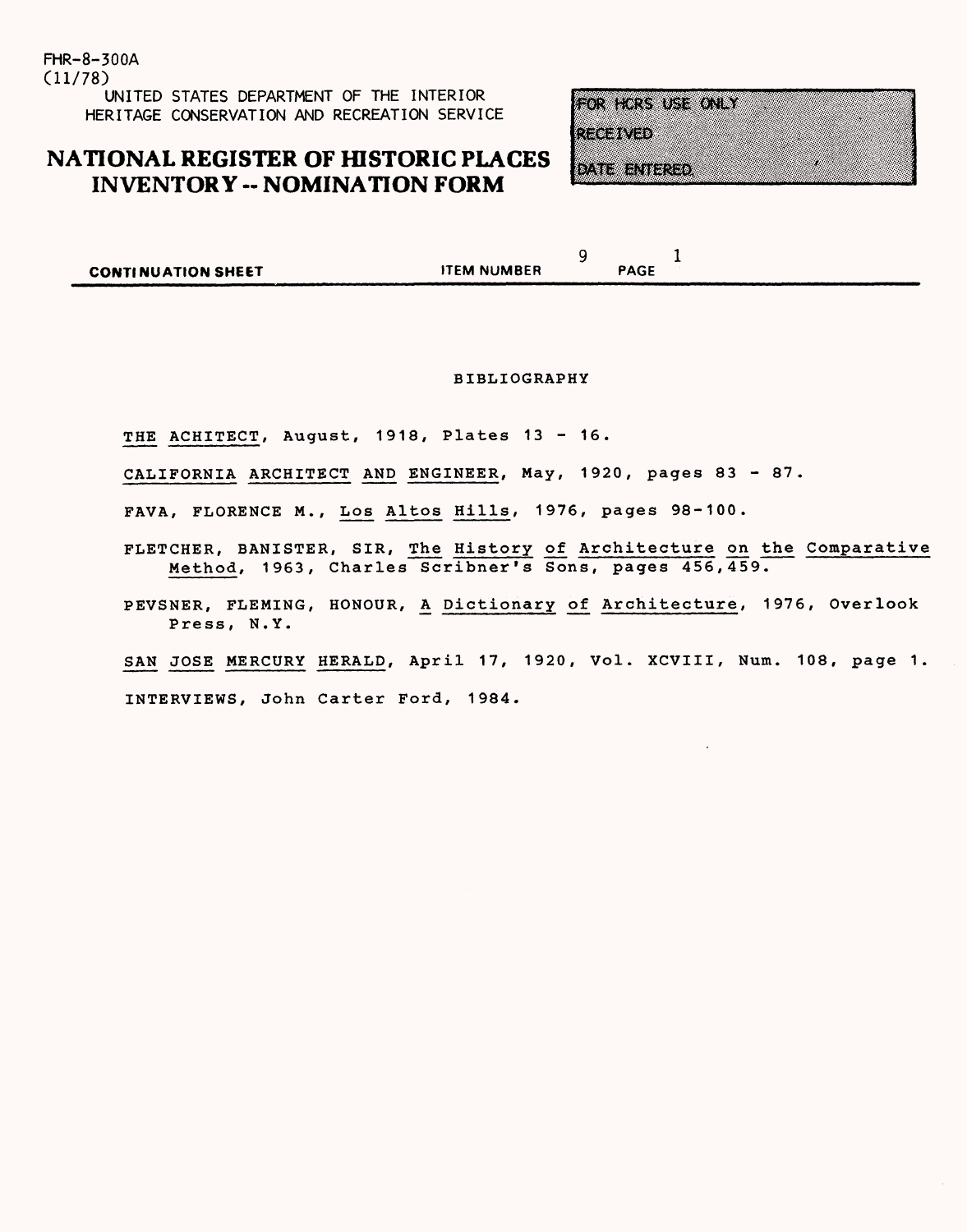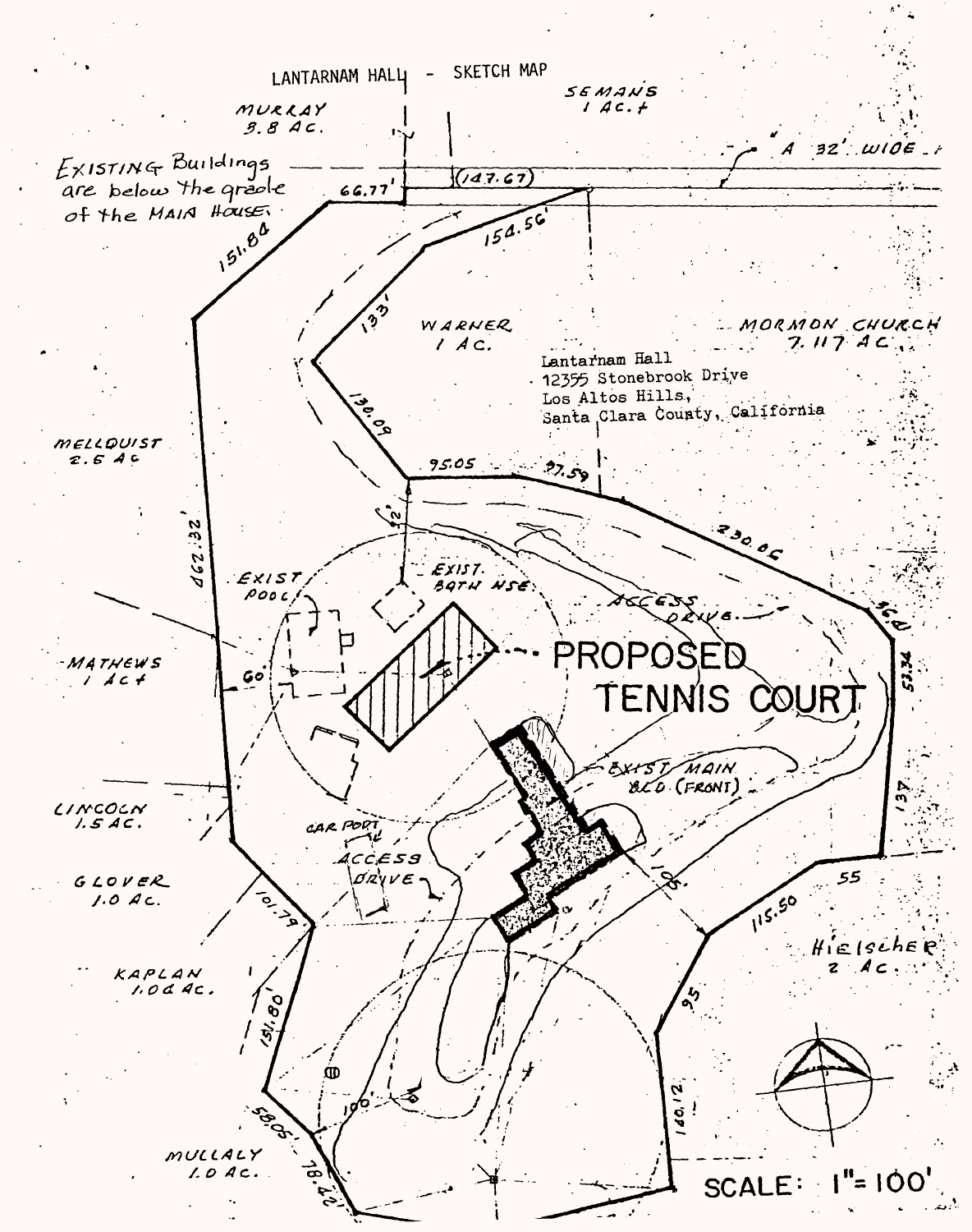